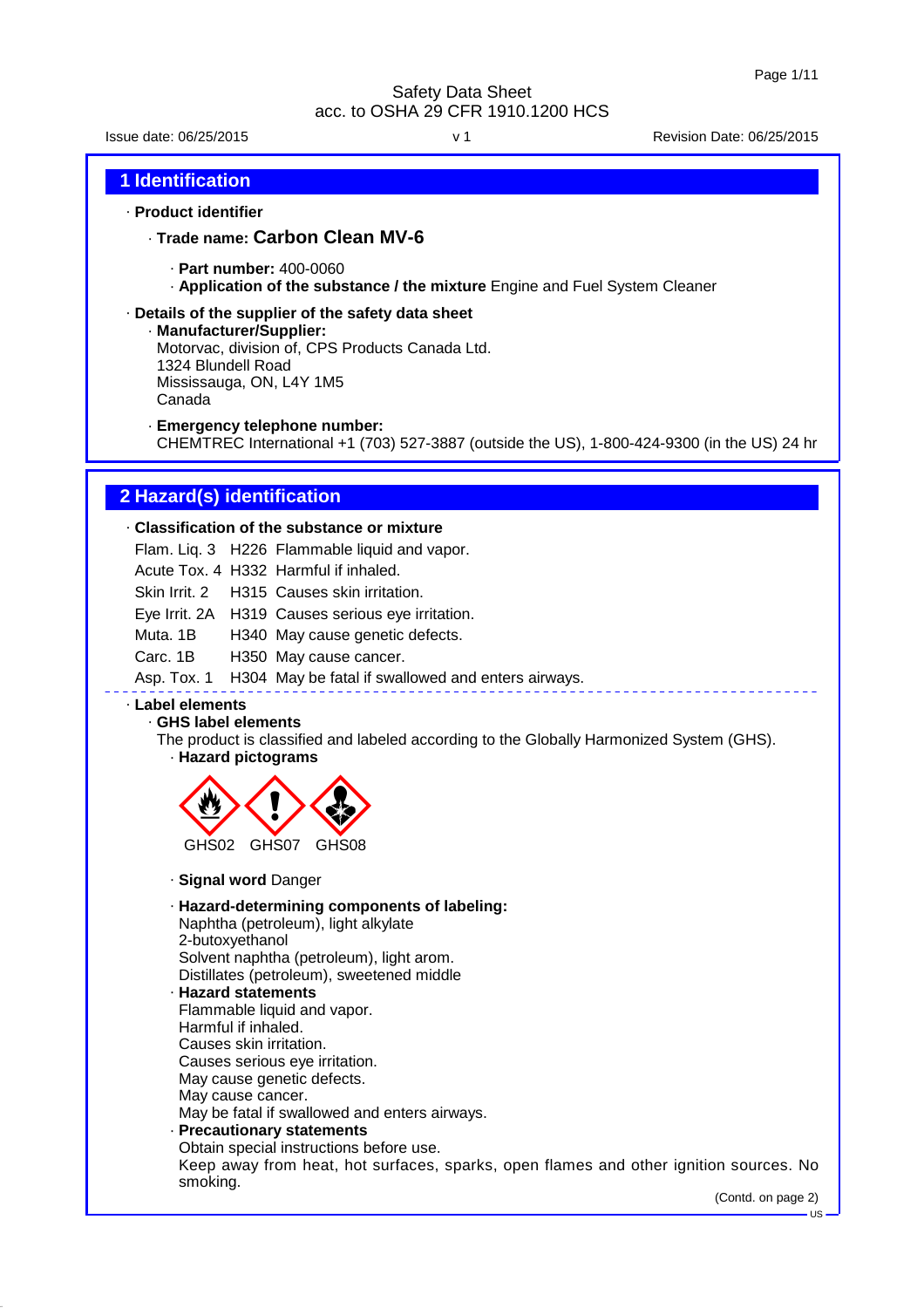Issue date: 06/25/2015 v 1 Revision Date: 06/25/2015

**Trade name: Carbon Clean MV-6** (Contd. of page 1) Wash thoroughly after handling. Avoid breathing dust/fume/gas/mist/vapors/spray Wear protective gloves/protective clothing/eye protection/face protection. Keep container tightly closed. Use only non-sparking tools. IF SWALLOWED: Immediately call a poison center/doctor. IF ON SKIN (or hair): Remove/Take off immediately all contaminated clothing. Rinse skin with water/shower. Take off contaminated clothing and wash it before reuse. IF INHALED: Remove victim to fresh air and keep at rest in a position comfortable for breathing. Call a poison center/doctor if you feel unwell. Store locked up. Store in a well-ventilated place. Keep cool. Dispose of contents/container in accordance with local/regional/national/international regulations. · **Additional information:** For Professional Use Only · **Classification system:** · **NFPA ratings (scale 0 - 4)** 2 3  $\overline{0}$  $Health = 2$  $Fire = 3$ Reactivity =  $0$ · **HMIS-ratings (scale 0 - 4) HEALTH**  FIRE <mark>| REACTIVITY</mark> | 0 2  $\overline{3}$  $Health = 2$  $Fire = 3$  $Reactivity = 0$ · **Other hazards** · **Results of PBT and vPvB assessment** · **PBT:** Not applicable. · **vPvB:** Not applicable.

### **3 Composition/information on ingredients**

#### · **Chemical characterization: Mixtures**

· **Description:** Mixture: consisting of the following hazardous components.

| <b>Chemical components:</b> |                                                      |               |  |
|-----------------------------|------------------------------------------------------|---------------|--|
|                             | 64741-66-8 Naphtha (petroleum), light alkylate       | 25-50%        |  |
|                             | 111-76-2 2-butoxyethanol                             | $\leq 10\%$   |  |
|                             | 64742-95-6 Solvent naphtha (petroleum), light arom.  | ≤10%          |  |
|                             | 108-11-2 4-methylpentan-2-ol                         | $2.5 - 10%$   |  |
|                             | 112-80-1 oleic acid, pure                            | $2.5 - 10%$   |  |
|                             | 64741-86-2 Distillates (petroleum), sweetened middle | 1-≤2.5%       |  |
|                             | 64742-94-5 Solvent naphtha (petroleum), heavy arom.  | $1 - 2.5%$    |  |
| 1336-21-6 ammonia           |                                                      | $0.1 - 1\%$   |  |
|                             | 91-20-3 naphthalene                                  | $0.1 - 0.25%$ |  |
|                             |                                                      | ∙∪s           |  |

(Contd. on page 3)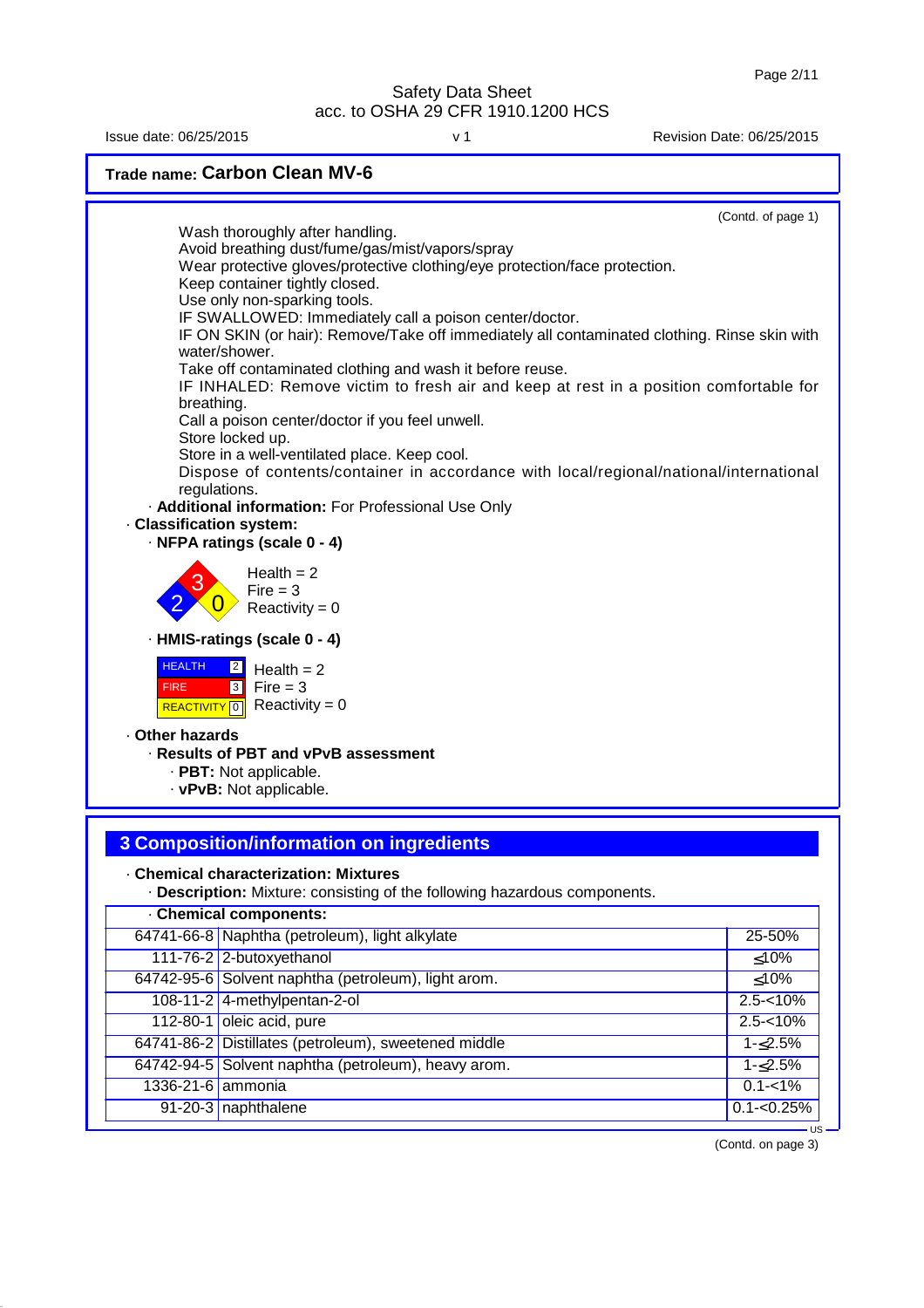Issue date: 06/25/2015 v 1 Revision Date: 06/25/2015

**Trade name: Carbon Clean MV-6**

(Contd. of page 2)

### **4 First-aid measures**

· **Description of first aid measures**

- · **After inhalation:** Supply fresh air; consult doctor in case of complaints.
- · **After skin contact:**

Immediately rinse with water. Immediately remove all contaminated clothing. If skin irritation occurs, get medical attention. Launder contaminated clothing before reuse.

· **After eye contact:**

Rinse cautiously with water. Remove contact lenses, if present and easy to do. Get medical attention if eye irritation develops or persists.

· **After swallowing:**

Do not induce vomiting; immediately call for medical help.

A person vomiting while lying on their back should be turned onto their side.

#### · **Information for doctor:** Treat Symptomatically

- · **Most important symptoms and effects, both acute and delayed** Headache
	- **Dizziness**

May cause nose, throat, and lung irritation.

Harmful if swallowed. May be fatal if swallowed and enters airways. Swallowing a small quantity of this material will result in serious health hazard.

Irritating to skin and eyes. Could cause dermititus. Will cause nausea and vomiting.

· **Indication of any immediate medical attention and special treatment needed**

Symptoms of poisoning may even occur after several hours; therefore medical observation for at least 48 hours after the accident.

Treat Symptomatically

### **5 Fire-fighting measures**

· **Extinguishing media**

- · **Suitable extinguishing agents:**
- CO2, extinguishing powder or water spray. Fight larger fires with water spray or alcohol resistant foam.
- · **Special hazards arising from the substance or mixture** See section 10 for additional information.
- · **Advice for firefighters**
	- · **Protective equipment:**

Wear full protective firegear including self-containing breathing apparatus operated in the positive pressure mode with full facepiece, coat, pants, gloves and boots. Do not use a water jet.

### **6 Accidental release measures**

| · Personal precautions, protective equipment and emergency procedures<br>Wear protective equipment. Keep unprotected persons away.<br>Personal protective equipment must be worn. Avoid contact with skin, eyes or clothing. Ventilate<br>area if spilled in a confined space or other poorly ventilated area.<br>Particular danger of slipping on leaked/spilled product.<br>Remove persons from danger area.<br>· Environmental precautions:<br>Inform respective authorities in case of seepage into water course or sewage system. |
|----------------------------------------------------------------------------------------------------------------------------------------------------------------------------------------------------------------------------------------------------------------------------------------------------------------------------------------------------------------------------------------------------------------------------------------------------------------------------------------------------------------------------------------|
| Remove ignition sources. Use special care to avoid static electric charges. No naked lights. No<br>smoking.<br>· Methods and material for containment and cleaning up:<br>Absorb with liquid-binding material (sand, diatomite, acid binders, universal binders, sawdust).<br>Dispose contaminated material as waste according to item 13.<br>(Contd. on page 4)                                                                                                                                                                       |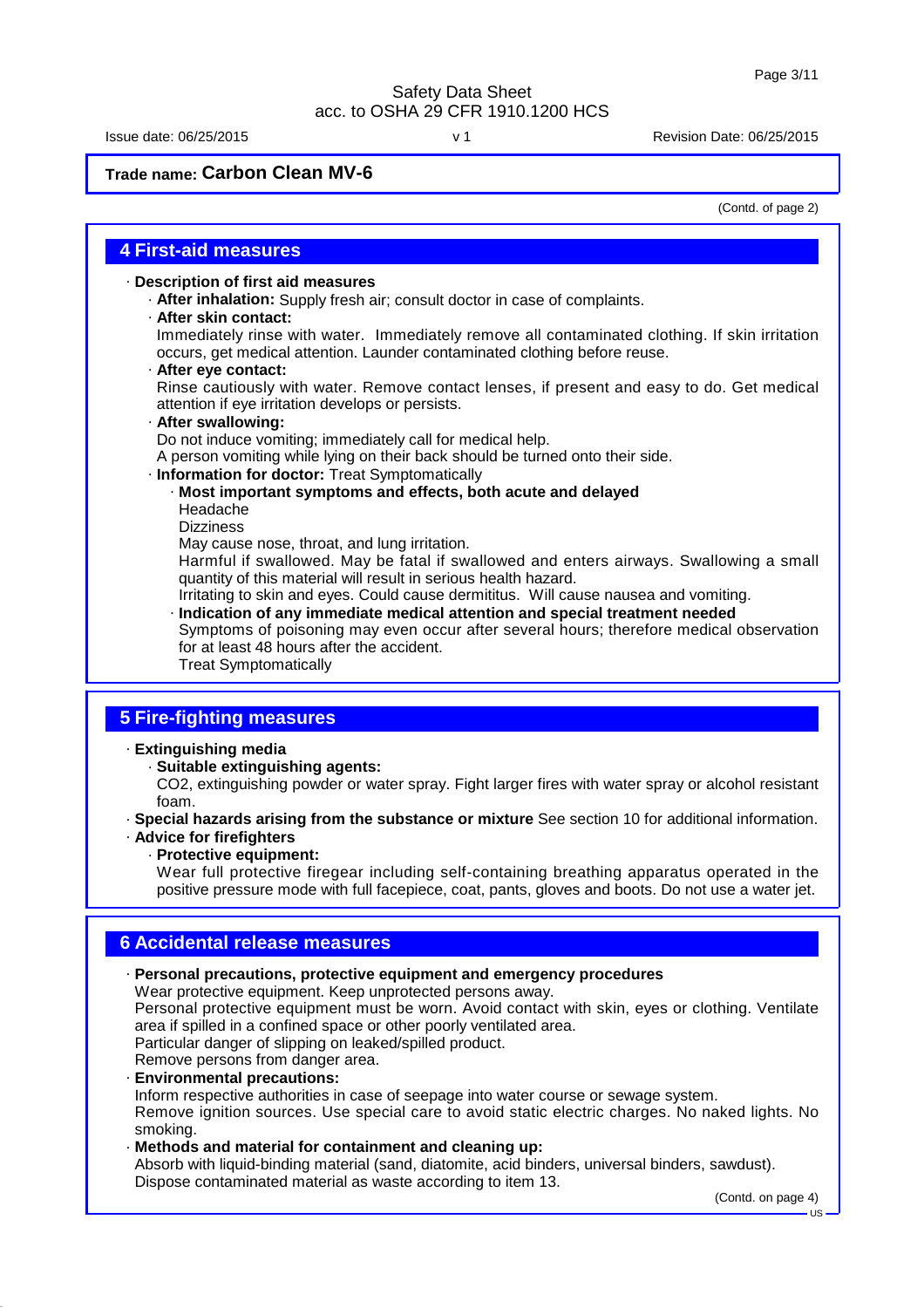Issue date: 06/25/2015 v 1 Revision Date: 06/25/2015

**Trade name: Carbon Clean MV-6**

(Contd. of page 3)

US

Ensure adequate ventilation. Do not flush with water or aqueous cleansing agents **Reference to other sections** 

See Section 7 for information on safe handling.

See Section 8 for information on personal protection equipment.

See Section 13 for disposal information.

### **7 Handling and storage**

#### · **Handling:**

· **Precautions for safe handling** Keep receptacles tightly sealed. Open and handle receptacle with care. Use only in well ventilated areas. Avoid contact with the eyes and skin. Avoid contact with clothing. Avoid splashes or spray in enclosed areas.

· **Information about protection against explosions and fires:** Keep ignition sources away - Do not smoke. Protect against electrostatic charges. Keep respiratory protective device available.

· **Conditions for safe storage, including any incompatibilities**

· **Storage:**

- · **Requirements to be met by storerooms and receptacles:** See section 10 for incompatible materials.
- · **Information about storage in one common storage facility:** Not required.
- · **Further information about storage conditions:** Keep receptacle tightly sealed.

Store in a cool place.

· **Specific end use(s)** No further relevant information available.

### **8 Exposure controls/personal protection**

· **Control parameters**

| . Components with limit values that require monitoring at the workplace:                  |  |  |
|-------------------------------------------------------------------------------------------|--|--|
| 111-76-2 2-butoxyethanol (≤10%)                                                           |  |  |
| PEL TWA: 240 mg/m <sup>3</sup> , 50 ppm<br><b>Skin</b>                                    |  |  |
| REL TWA: 24 mg/m <sup>3</sup> , 5 ppm<br>Skin                                             |  |  |
| TLV TWA: 97 mg/m <sup>3</sup> , 20 ppm<br>BEI                                             |  |  |
| 108-11-2 4-methylpentan-2-ol (2.5-<10%)                                                   |  |  |
| PEL TWA: $100 \text{ mg/m}^3$ , 25 ppm<br>Skin                                            |  |  |
| REL STEL: 165 mg/m <sup>3</sup> , 40 ppm<br>TWA: 100 mg/m <sup>3</sup> , 25 ppm<br>Skin   |  |  |
| TLV   STEL: 167 mg/m <sup>3</sup> , 40 ppm<br>TWA: 104 mg/m <sup>3</sup> , 25 ppm<br>Skin |  |  |
| (Contd. on page 5)                                                                        |  |  |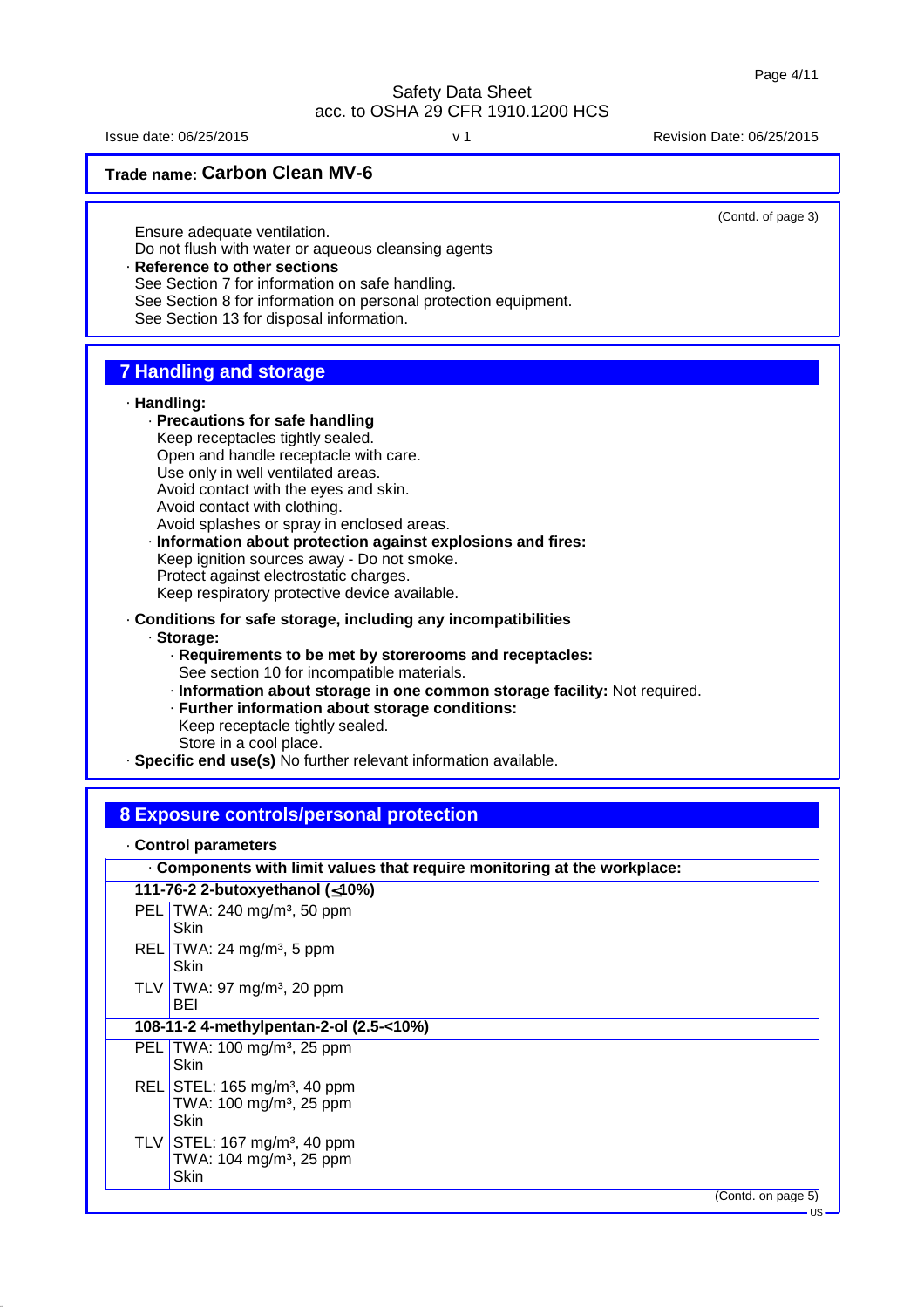Issue date: 06/25/2015 v 1 Revision Date: 06/25/2015

**Trade name: Carbon Clean MV-6**

· **Flash point:** 45 °C

· **Ignition temperature:** 450 °C

· **Flammability (solid, gaseous):** Not applicable.

· **Decomposition temperature:** Not determined.

|                                                                                                                                                                                                                                                                                                                                                                       | (Contd. of page 4)                                                                                                                                                                             |
|-----------------------------------------------------------------------------------------------------------------------------------------------------------------------------------------------------------------------------------------------------------------------------------------------------------------------------------------------------------------------|------------------------------------------------------------------------------------------------------------------------------------------------------------------------------------------------|
| · Ingredients with biological limit values:                                                                                                                                                                                                                                                                                                                           |                                                                                                                                                                                                |
| 111-76-2 2-butoxyethanol (≤10%)                                                                                                                                                                                                                                                                                                                                       |                                                                                                                                                                                                |
| BEI 200 mg/g creatinine<br>Medium: urine<br>Time: end of shift<br>Parameter: Butoxyacetic acid with hydrolysis                                                                                                                                                                                                                                                        |                                                                                                                                                                                                |
|                                                                                                                                                                                                                                                                                                                                                                       | . Additional information: The lists that were valid during the creation were used as basis.                                                                                                    |
| · Exposure controls<br>· Personal protective equipment:<br>· General protective and hygienic measures:<br>Keep away from foodstuffs, beverages and feed.<br>Immediately remove all soiled and contaminated clothing.<br>Wash hands before breaks and at the end of work.<br>Store protective clothing separately.<br>· Breathing equipment:<br>· Protection of hands: | In case of brief exposure or low pollution use respiratory filter device. In case of intensive or<br>longer exposure use respiratory protective device that is independent of circulating air. |
| Chemical resistant protective gloves<br>· Eye protection:                                                                                                                                                                                                                                                                                                             |                                                                                                                                                                                                |
| faceshield.                                                                                                                                                                                                                                                                                                                                                           | Safety glasses. If potential for splash or mist exists, wear chemical goggles or                                                                                                               |
| · Body protection: Protective work clothing                                                                                                                                                                                                                                                                                                                           |                                                                                                                                                                                                |
| 9 Physical and chemical properties<br>· Information on basic physical and chemical properties<br>· General Information<br>· Appearance:                                                                                                                                                                                                                               |                                                                                                                                                                                                |
| · Form:<br>· Color:<br>· Odor:<br>· Odour threshold:                                                                                                                                                                                                                                                                                                                  | Fluid<br>Yellow<br>Characteristic<br>Not determined.                                                                                                                                           |
| · pH-value:                                                                                                                                                                                                                                                                                                                                                           | Not determined.                                                                                                                                                                                |
| Change in condition<br>· Melting point/Melting range:<br>· Boiling point/Boiling range:                                                                                                                                                                                                                                                                               | Undetermined.<br>Undetermined.                                                                                                                                                                 |

(Contd. on page 6)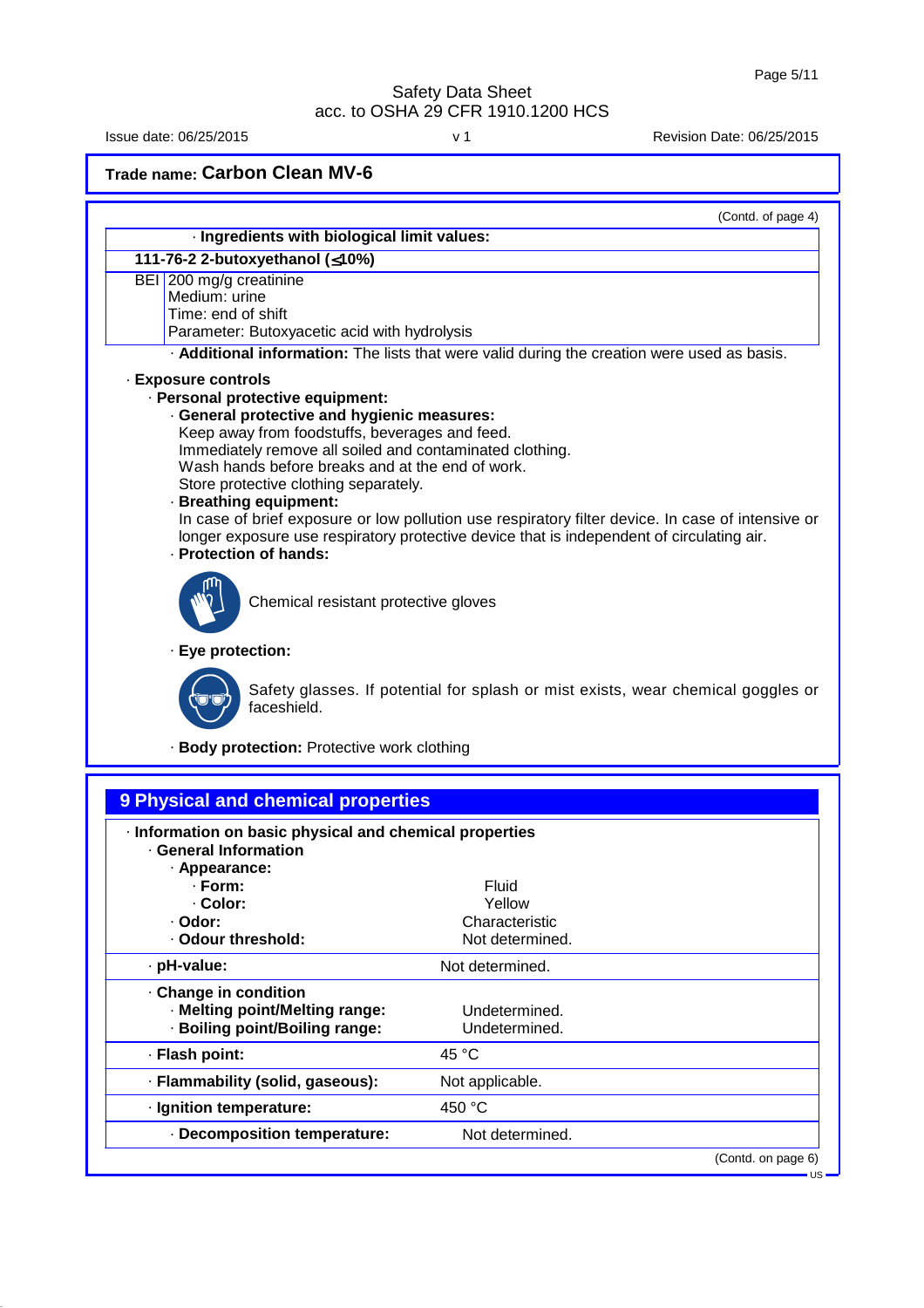US

### Safety Data Sheet acc. to OSHA 29 CFR 1910.1200 HCS

Issue date: 06/25/2015 v 1 Revision Date: 06/25/2015

**Trade name: Carbon Clean MV-6**

|                                                            | (Contd. of page 5)                                                                            |
|------------------------------------------------------------|-----------------------------------------------------------------------------------------------|
| · Auto igniting:                                           | Product is not selfigniting.                                                                  |
| Danger of explosion:                                       | Product is not explosive. However, formation of<br>explosive air/vapor mixtures are possible. |
| · Explosion limits:                                        |                                                                                               |
| · Lower:                                                   | $0.7$ Vol %                                                                                   |
| · Upper:                                                   | 7.5 Vol %                                                                                     |
| · Vapor pressure at 20 °C:                                 | 5 hPa                                                                                         |
| · Density at 20 °C:                                        | $0.817$ g/cm <sup>3</sup>                                                                     |
| · Relative density                                         | Not determined.                                                                               |
| · Vapour density                                           | Not determined.                                                                               |
| · Evaporation rate                                         | Not determined.                                                                               |
| · Solubility in / Miscibility with                         |                                                                                               |
| · Water:                                                   | Not miscible or difficult to mix.                                                             |
| · Partition coefficient (n-octanol/water): Not determined. |                                                                                               |
| · Viscosity:                                               |                                                                                               |
| · Dynamic:                                                 | Not determined.                                                                               |
| · Kinematic:                                               | Not determined.                                                                               |
| · Solvent content:                                         |                                                                                               |
| · Organic solvents:                                        | 95.0%                                                                                         |
| · VOC content:                                             | 95.0%                                                                                         |
| Other information                                          | No further relevant information available.                                                    |

### **10 Stability and reactivity**

· **Reactivity**

· **Chemical stability**

- · **Thermal decomposition / conditions to be avoided:**
- Flammable liquid and vapour. May form flammable/explosive vapour-air mixture.

· **Possibility of hazardous reactions** No dangerous reactions known.

- · **Conditions to avoid** Heat, open flames, sparks.
- · **Incompatible materials:** Strong Oxidizers
- · **Hazardous decomposition products:**

Smoke, carbon monoxide, carbon dioxide and other products of incomplete combustion.

### **11 Toxicological information**

· **Information on toxicological effects** · **Acute toxicity:**

|        | . LD/LC50 values that are relevant for classification: |                                     |  |  |
|--------|--------------------------------------------------------|-------------------------------------|--|--|
|        | <b>ATE (Acute Toxicity Estimates)</b>                  |                                     |  |  |
| Oral   | LD50                                                   | 4040 mg/kg (rat)                    |  |  |
| Dermal | LD50                                                   | 3279 mg/kg                          |  |  |
|        |                                                        | Inhalative LC50/4 h 16.5 mg/l (rat) |  |  |
|        | 111-76-2 2-butoxyethanol                               |                                     |  |  |
| Oral   | LD50                                                   | 470 mg/kg (rat)                     |  |  |
|        |                                                        | (Contd. on page 7)                  |  |  |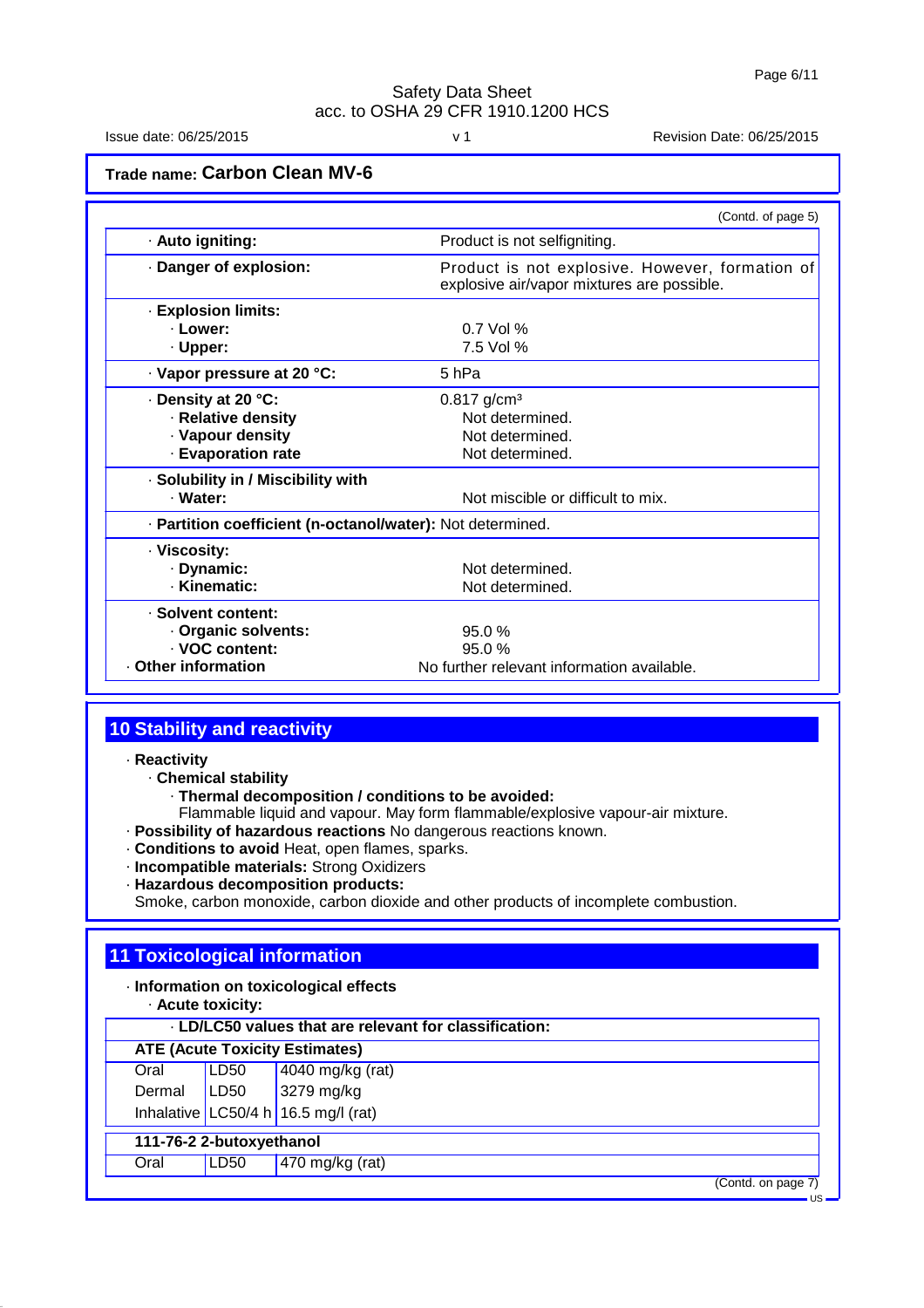Issue date: 06/25/2015 v 1 Revision Date: 06/25/2015

**Trade name: Carbon Clean MV-6**

| Dermal                           | LD50                                            | (Contd. of page 6)<br>400 mg/kg (rab)                                                                                                                                                                                            |                                        |
|----------------------------------|-------------------------------------------------|----------------------------------------------------------------------------------------------------------------------------------------------------------------------------------------------------------------------------------|----------------------------------------|
|                                  |                                                 | Inhalative LC50/4 h $2.2$ mg/l (rat)                                                                                                                                                                                             |                                        |
|                                  |                                                 | 64742-95-6 Solvent naphtha (petroleum), light arom.                                                                                                                                                                              |                                        |
| Oral                             | <b>LD50</b>                                     | >6800 mg/kg (rat)                                                                                                                                                                                                                |                                        |
| Dermal                           | LD50                                            | >3400 mg/kg (rab)                                                                                                                                                                                                                |                                        |
|                                  |                                                 | Inhalative LC50/4 h $>10.2$ mg/l (rat)                                                                                                                                                                                           |                                        |
|                                  |                                                 | 108-11-2 4-methylpentan-2-ol                                                                                                                                                                                                     |                                        |
| Oral                             | <b>LD50</b>                                     | 2590 mg/kg (rat)                                                                                                                                                                                                                 |                                        |
| Dermal                           | LD50                                            | 3560 mg/kg (rabbit)                                                                                                                                                                                                              |                                        |
|                                  | 112-80-1 oleic acid, pure                       |                                                                                                                                                                                                                                  |                                        |
| Oral                             | LD50                                            | 74000 mg/kg (rat)                                                                                                                                                                                                                |                                        |
|                                  |                                                 | 64741-86-2 Distillates (petroleum), sweetened middle                                                                                                                                                                             |                                        |
|                                  |                                                 | Inhalative LC50/4 h 4.6 mg/l (rat)                                                                                                                                                                                               |                                        |
|                                  | 91-20-3 naphthalene                             |                                                                                                                                                                                                                                  |                                        |
| Oral                             | <b>LD50</b>                                     | 490 mg/kg (rat)                                                                                                                                                                                                                  |                                        |
| Dermal                           | LD50                                            | 5000 mg/kg (rat)                                                                                                                                                                                                                 |                                        |
|                                  |                                                 | . on the skin: Irritant to skin and mucous membranes.<br>. on the eye: Causes serious eye irritation.<br>· Inhalation: Do not inhale, can cause respiratory system irritation.<br>· Sensitization: No sensitizing effects known. |                                        |
|                                  | for preparations:                               | · Additional toxicological information:<br>The product shows the following dangers according to internally approved calculation methods                                                                                          |                                        |
| Carcinogenic.                    |                                                 |                                                                                                                                                                                                                                  |                                        |
|                                  |                                                 | · Carcinogenic categories                                                                                                                                                                                                        |                                        |
|                                  |                                                 | · IARC (International Agency for Research on Cancer)                                                                                                                                                                             |                                        |
|                                  | 111-76-2 2-butoxyethanol<br>91-20-3 naphthalene |                                                                                                                                                                                                                                  |                                        |
|                                  |                                                 | 102-71-6 2,2',2"-nitrilotriethanol                                                                                                                                                                                               |                                        |
|                                  |                                                 |                                                                                                                                                                                                                                  |                                        |
|                                  | 91-20-3 naphthalene                             | · NTP (National Toxicology Program)                                                                                                                                                                                              |                                        |
|                                  |                                                 |                                                                                                                                                                                                                                  |                                        |
|                                  |                                                 | · OSHA-Ca (Occupational Safety & Health Administration)                                                                                                                                                                          |                                        |
|                                  |                                                 | None of the ingredients is listed.                                                                                                                                                                                               | $\overline{3}$<br>2B<br>$\overline{3}$ |
| <b>12 Ecological information</b> |                                                 |                                                                                                                                                                                                                                  |                                        |

· **Aquatic toxicity:**

**111-76-2 2-butoxyethanol** EC50 (48 h) >1000 mg/L (daphnia)

LC50 (96 h) (static) 1490 mg/l (Lepomis macrochirus)

**112-80-1 oleic acid, pure**

LC50 (96 h) 205 mg/l (fish)

· **Persistence and degradability** No further relevant information available.

(Contd. on page 8)

US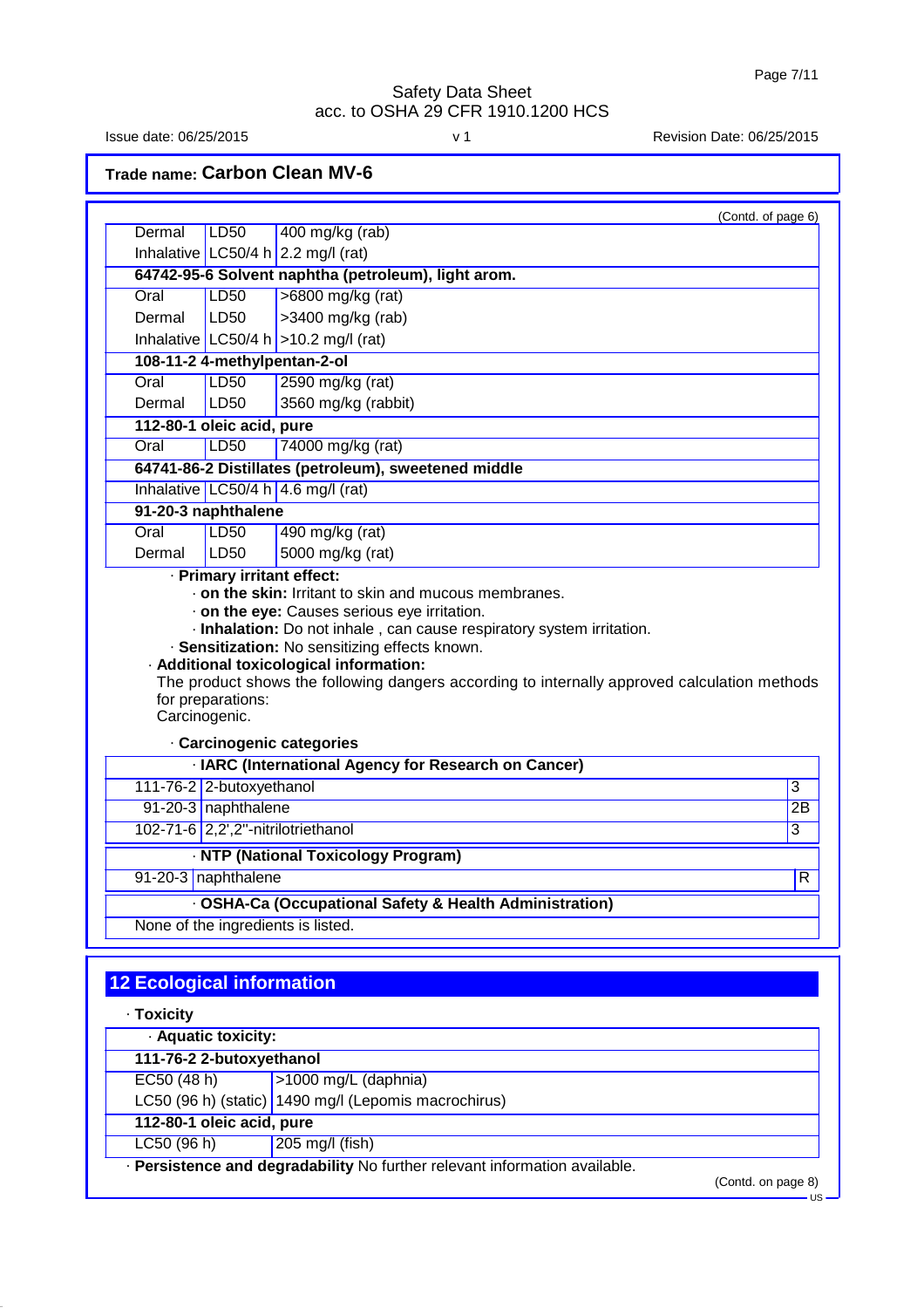Issue date: 06/25/2015 v 1 Revision Date: 06/25/2015

**Trade name: Carbon Clean MV-6**

(Contd. of page 7)

#### · **Behavior in environmental systems:**

· **Bioaccumulative potential**

### **108-11-2 4-methylpentan-2-ol**

Bioaccumulation LogPow 1.43 (-) (potential low)

#### **112-80-1 oleic acid, pure**

Bioaccumulation LogPow 7.73 (-) (potential high)

· **Mobility in soil** No further relevant information available.

#### · **Additional ecological information:**

#### · **General notes:**

Do not allow product to reach ground water, water course or sewage system. Danger to drinking water if even small quantities leak into the ground.

#### · **Results of PBT and vPvB assessment**

- · **PBT:** Not applicable.
- · **vPvB:** Not applicable.

· **Other adverse effects** No further relevant information available.

### **13 Disposal considerations**

#### · **Waste treatment methods**

· **Recommendation:**

Must not be disposed of together with household garbage. Do not allow product to reach sewage system.

· **Uncleaned packagings:**

· **Recommendation:** Disposal must be made according to official regulations.

| · UN-Number<br>· DOT, IMDG, IATA                   | UN1993                                                                                                                                                                                                                                        |
|----------------------------------------------------|-----------------------------------------------------------------------------------------------------------------------------------------------------------------------------------------------------------------------------------------------|
| · UN proper shipping name<br>· DOT<br>· IMDG, IATA | Flammable liquids, n.o.s. (Solvent naphtha<br>(petroleum), light arom., Methyl isobutyl carbinol,<br>2-butoxyethanol)<br>FLAMMABLE LIQUID, N.O.S. (Solvent naphtha<br>(petroleum), light arom., METHYL ISOBUTYL<br>CARBINOL, 2-butoxyethanol) |
| · Transport hazard class(es)                       |                                                                                                                                                                                                                                               |
| $\cdot$ DOT<br>LAMMABLE LIQ                        |                                                                                                                                                                                                                                               |
| . Class                                            | 3 Flammable liquids                                                                                                                                                                                                                           |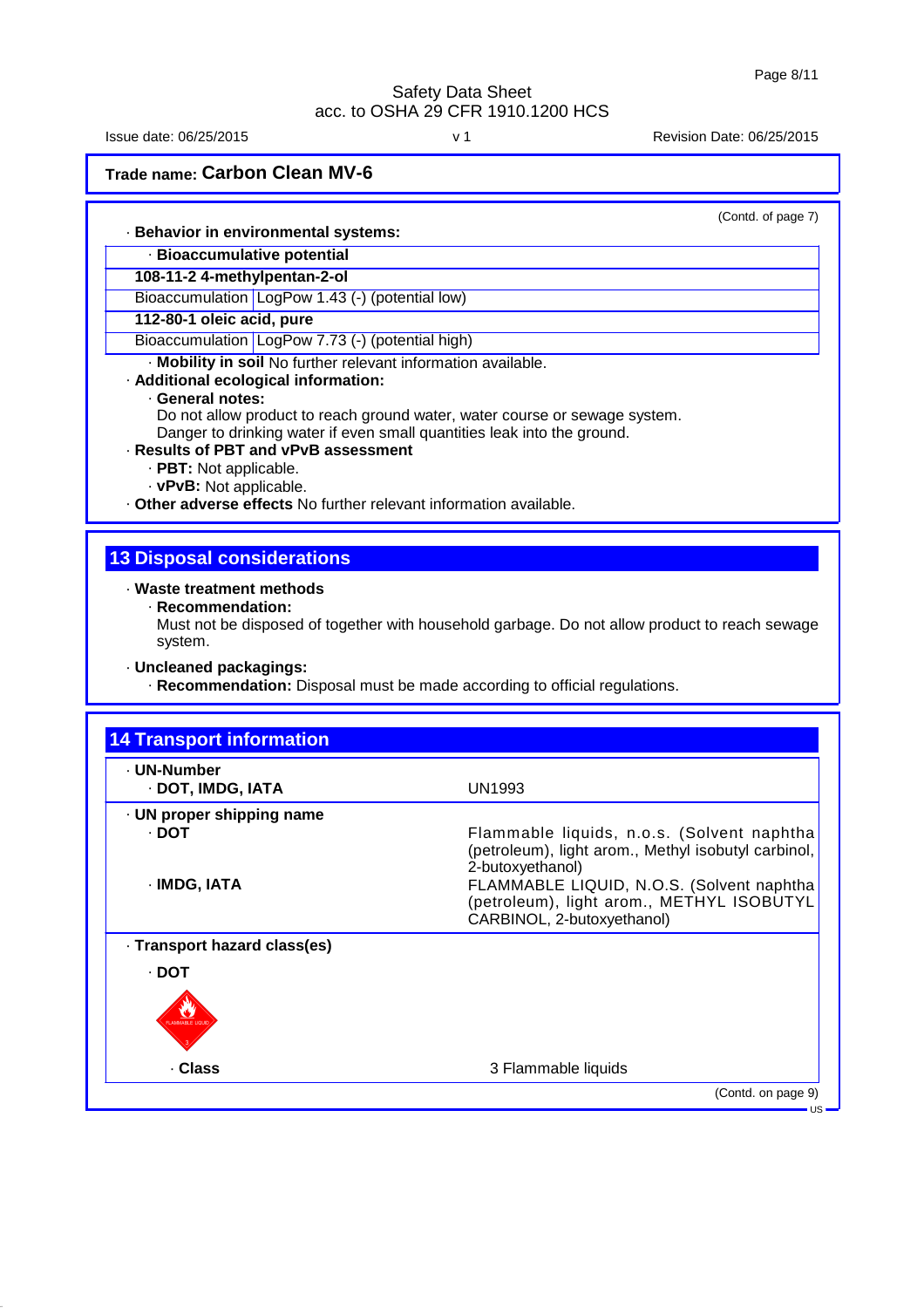Issue date: 06/25/2015 v 1 Revision Date: 06/25/2015

(Contd. of page 8)

**Trade name: Carbon Clean MV-6** · **Label** 3 · **IMDG, IATA**

| · Class                                                                             | 3 Flammable liquids                                                                                                                    |
|-------------------------------------------------------------------------------------|----------------------------------------------------------------------------------------------------------------------------------------|
| · Label                                                                             | 3                                                                                                                                      |
| · Packing group<br>· DOT, IMDG, IATA                                                | Ш                                                                                                                                      |
| · Environmental hazards:<br>· Marine pollutant:                                     | N <sub>0</sub>                                                                                                                         |
| · Special precautions for user                                                      | Warning: Flammable liquids                                                                                                             |
| · Danger code (Kemler):                                                             | 30                                                                                                                                     |
| · EMS Number:                                                                       | $F-E, S-E$                                                                                                                             |
| · Transport in bulk according to Annex II of<br><b>MARPOL73/78 and the IBC Code</b> | Not applicable.                                                                                                                        |
| · Transport/Additional information:                                                 |                                                                                                                                        |
| · DOT<br><b>Quantity limitations</b>                                                | On passenger aircraft/rail: 60 L<br>On cargo aircraft only: 220 L                                                                      |
| · IMDG                                                                              |                                                                                                                                        |
| · Limited quantities (LQ)                                                           | 5L                                                                                                                                     |
| · Excepted quantities (EQ)                                                          | Code: E1                                                                                                                               |
|                                                                                     | Maximum net quantity per inner packaging: 30                                                                                           |
|                                                                                     | ml<br>Maximum net quantity per outer packaging:                                                                                        |
|                                                                                     | 1000 ml                                                                                                                                |
| · UN "Model Regulation":                                                            | UN1993, Flammable liquids, n.o.s. (Solvent naphtha<br>(petroleum), light arom., Methyl isobutyl carbinol, 2-<br>butoxyethanol), 3, III |
|                                                                                     |                                                                                                                                        |

## **15 Regulatory information**

· **Safety, health and environmental regulations/legislation specific for the substance or mixture**

· **Sara**

| · Section 355 (extremely hazardous substances):   |                     |
|---------------------------------------------------|---------------------|
| None of the ingredients is listed.                |                     |
| · Section 313 (Specific toxic chemical listings): |                     |
| 111-76-2 2-butoxyethanol                          |                     |
| 1336-21-6 ammonia                                 |                     |
| 91-20-3 naphthalene                               |                     |
| · TSCA (Toxic Substances Control Act):            |                     |
| All ingredients are listed.                       |                     |
|                                                   | (Contd. on page 10) |
|                                                   | ∙∪s                 |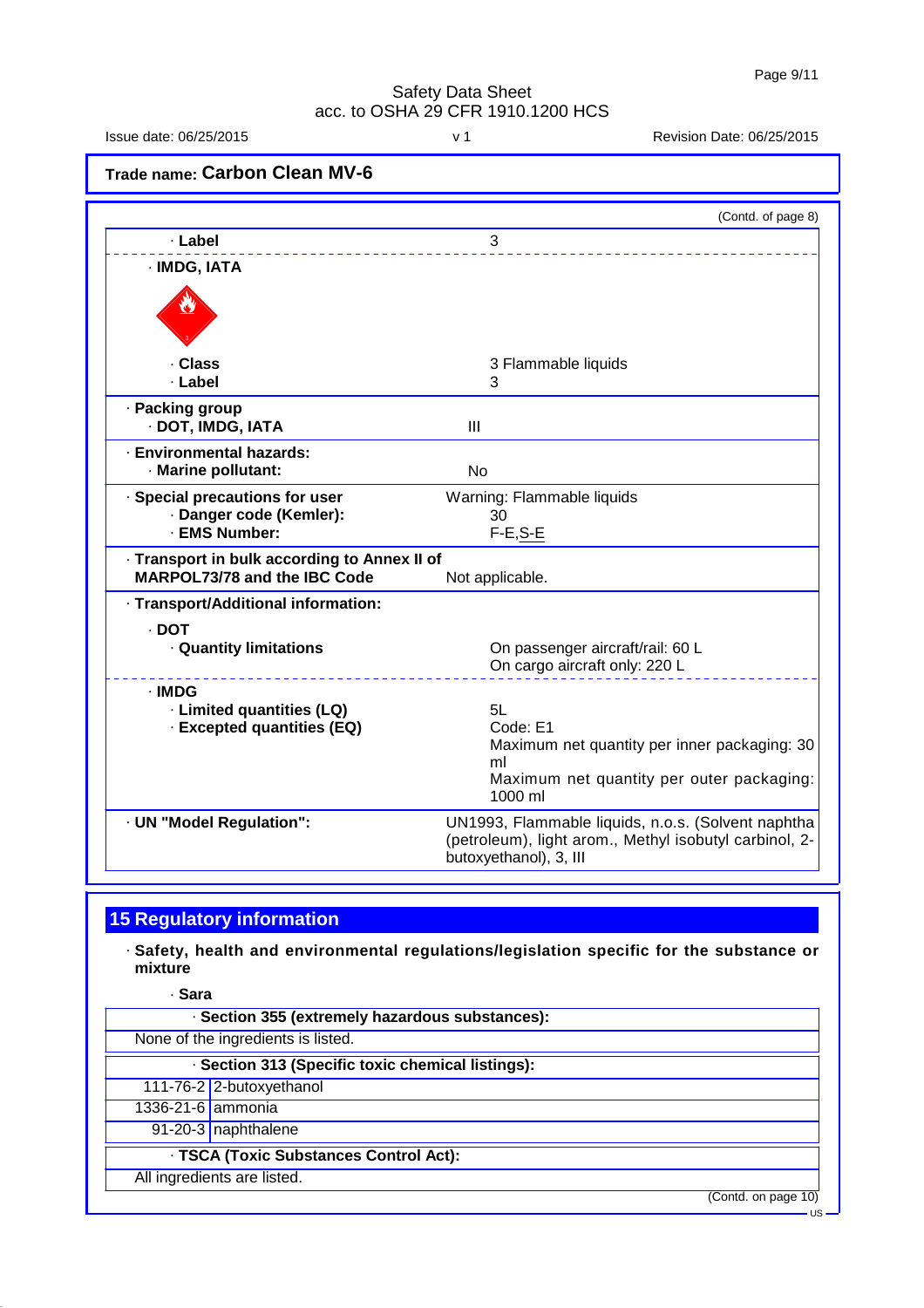Issue date: 06/25/2015 v 1 Revision Date: 06/25/2015

**Trade name: Carbon Clean MV-6**

| · Proposition 65                                                                                                                                                                                                                                                                                                                                                                                                                                                                                                                                                                                                                                                                                                                                                                                                                                                  |                     |
|-------------------------------------------------------------------------------------------------------------------------------------------------------------------------------------------------------------------------------------------------------------------------------------------------------------------------------------------------------------------------------------------------------------------------------------------------------------------------------------------------------------------------------------------------------------------------------------------------------------------------------------------------------------------------------------------------------------------------------------------------------------------------------------------------------------------------------------------------------------------|---------------------|
| Chemicals known to cause cancer:                                                                                                                                                                                                                                                                                                                                                                                                                                                                                                                                                                                                                                                                                                                                                                                                                                  |                     |
| 91-20-3   naphthalene                                                                                                                                                                                                                                                                                                                                                                                                                                                                                                                                                                                                                                                                                                                                                                                                                                             |                     |
| Chemicals known to cause reproductive toxicity for females:                                                                                                                                                                                                                                                                                                                                                                                                                                                                                                                                                                                                                                                                                                                                                                                                       |                     |
| None of the ingredients is listed.                                                                                                                                                                                                                                                                                                                                                                                                                                                                                                                                                                                                                                                                                                                                                                                                                                |                     |
| . Chemicals known to cause reproductive toxicity for males:                                                                                                                                                                                                                                                                                                                                                                                                                                                                                                                                                                                                                                                                                                                                                                                                       |                     |
| None of the ingredients is listed.                                                                                                                                                                                                                                                                                                                                                                                                                                                                                                                                                                                                                                                                                                                                                                                                                                |                     |
| · Chemicals known to cause developmental toxicity:                                                                                                                                                                                                                                                                                                                                                                                                                                                                                                                                                                                                                                                                                                                                                                                                                |                     |
| None of the ingredients is listed.                                                                                                                                                                                                                                                                                                                                                                                                                                                                                                                                                                                                                                                                                                                                                                                                                                |                     |
| · Carcinogenic categories                                                                                                                                                                                                                                                                                                                                                                                                                                                                                                                                                                                                                                                                                                                                                                                                                                         |                     |
| · EPA (Environmental Protection Agency)                                                                                                                                                                                                                                                                                                                                                                                                                                                                                                                                                                                                                                                                                                                                                                                                                           |                     |
| 111-76-2 2-butoxyethanol                                                                                                                                                                                                                                                                                                                                                                                                                                                                                                                                                                                                                                                                                                                                                                                                                                          | <b>NL</b>           |
| 91-20-3 naphthalene                                                                                                                                                                                                                                                                                                                                                                                                                                                                                                                                                                                                                                                                                                                                                                                                                                               | C, CBD              |
| · TLV (Threshold Limit Value established by ACGIH)                                                                                                                                                                                                                                                                                                                                                                                                                                                                                                                                                                                                                                                                                                                                                                                                                |                     |
| 111-76-2 2-butoxyethanol                                                                                                                                                                                                                                                                                                                                                                                                                                                                                                                                                                                                                                                                                                                                                                                                                                          | A3                  |
| 91-20-3 naphthalene                                                                                                                                                                                                                                                                                                                                                                                                                                                                                                                                                                                                                                                                                                                                                                                                                                               | A4                  |
| · NIOSH-Ca (National Institute for Occupational Safety and Health)                                                                                                                                                                                                                                                                                                                                                                                                                                                                                                                                                                                                                                                                                                                                                                                                |                     |
| None of the ingredients is listed.<br>· GHS label elements                                                                                                                                                                                                                                                                                                                                                                                                                                                                                                                                                                                                                                                                                                                                                                                                        |                     |
| GHS07<br>GHS02<br>GHS08                                                                                                                                                                                                                                                                                                                                                                                                                                                                                                                                                                                                                                                                                                                                                                                                                                           |                     |
| · Signal word Danger                                                                                                                                                                                                                                                                                                                                                                                                                                                                                                                                                                                                                                                                                                                                                                                                                                              |                     |
| · Hazard-determining components of labeling:<br>Naphtha (petroleum), light alkylate<br>2-butoxyethanol<br>Solvent naphtha (petroleum), light arom.<br>Distillates (petroleum), sweetened middle<br>· Hazard statements<br>Flammable liquid and vapor.<br>Harmful if inhaled.<br>Causes skin irritation.<br>Causes serious eye irritation.<br>May cause genetic defects.<br>May cause cancer.<br>May be fatal if swallowed and enters airways.<br>· Precautionary statements<br>Obtain special instructions before use.<br>Keep away from heat, hot surfaces, sparks, open flames and other ignition sources. No<br>smoking.<br>Wash thoroughly after handling.<br>Avoid breathing dust/fume/gas/mist/vapors/spray<br>Wear protective gloves/protective clothing/eye protection/face protection.<br>Keep container tightly closed.<br>Use only non-sparking tools. |                     |
|                                                                                                                                                                                                                                                                                                                                                                                                                                                                                                                                                                                                                                                                                                                                                                                                                                                                   | (Contd. on page 11) |